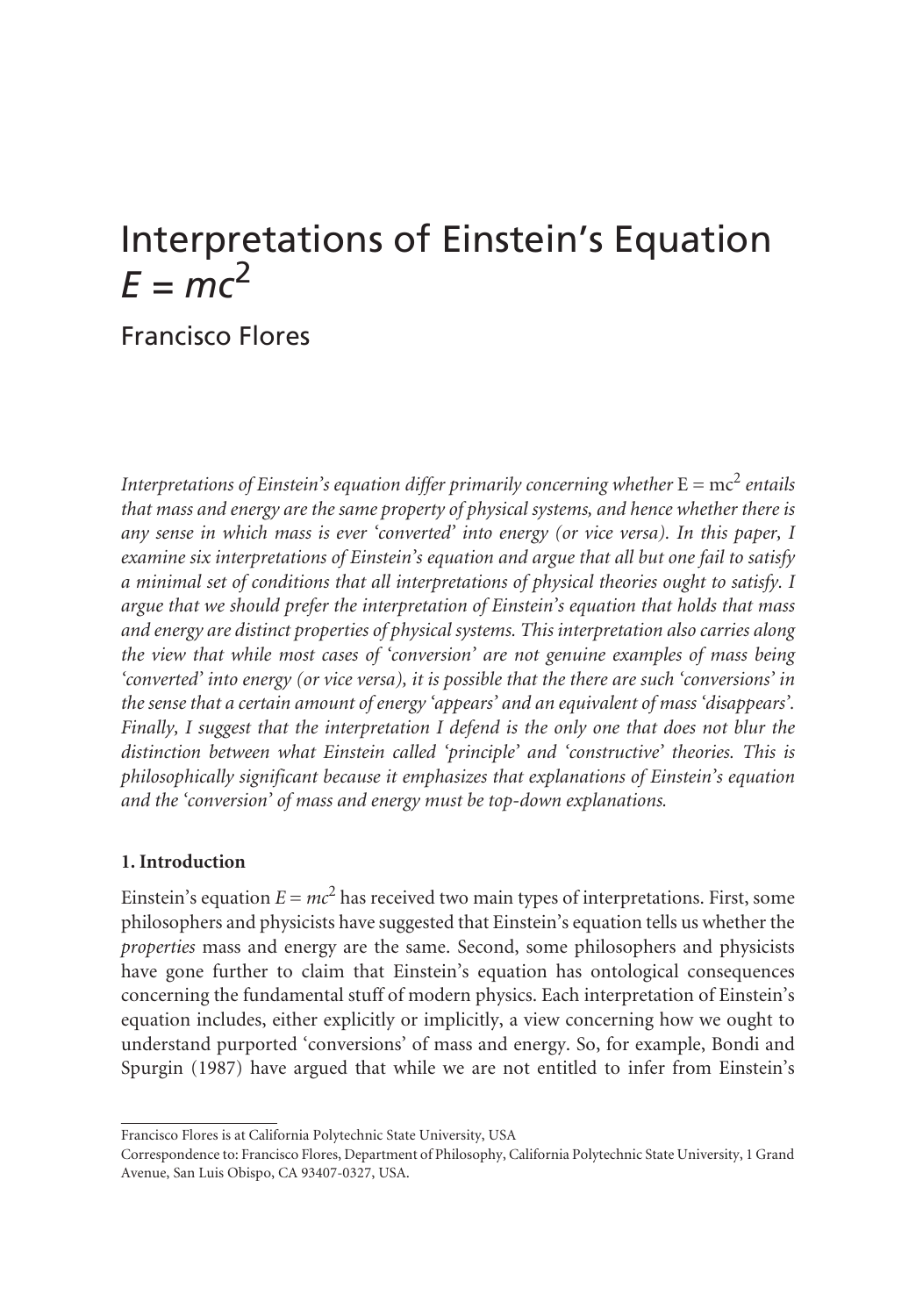equation that mass and energy are the *same* property, there is no sense in which mass is ever 'converted' into energy (or vice versa).

My purpose here is to argue for the interpretation of Einstein's equation that holds that mass and energy are distinct properties of physical systems and that it is possible that there are cases where mass is *converted* into energy in the sense that a certain amount of mass 'disappears', and an equivalent amount of energy 'appears' (or vice versa). I reach this conclusion by first showing that all of the leading and influential interpretations of Einstein's equation in the literature (which I describe in Section 2), except the one I favor, fail to satisfy three minimal constraints on interpretations of physical theories. The first requirement I impose is simply the familiar one that that an interpretation *I* of a theory *T* should tell us what the world is like if *T* is true. I then impose the two additional requirements that *I* should not appeal to hypotheses *outside T*, and that *I* should interpret the mathematical formalism of *T* uniformly (see Section 3). I argue that Lange's (2001, 2002) recent interpretation of Einstein's equation fails to satisfy the third constraint. The other interpretations I consider, except the one I favor, fail to satisfy the second constraint because they assume hypotheses concerning the nature of matter that lie *outside* special relativity (Section 4). Finally, I suggest that the latter failure is significant because it involves us in the quest for bottom-up type explanations of  $E = mc^2$  and the 'conversion' of mass and energy. However, as I have argued elsewhere (Flores 1999), special relativity is a principle theory, and principle theories only offer top-down explanations (Section 5). I begin (in Section 1) with some preliminary remarks outlining my assumptions for this paper.

#### **2. Preliminaries**

My main assumptions throughout this paper concern the notions of mass in Newtonian and relativistic physics. I will assume that in Newtonian physics, one can define *inertial mass* as a measure of how a body responds to changes in velocity and that inertial mass can be measured dynamically along the lines first suggested by Maxwell and Mach. In the context of special relativity, I will assume that the rest-mass of a body is a measure of its inertia. Thus, I will assume that rest-mass is the closest analogue in relativistic physics of Newtonian inertial mass despite important differences concerning how instances of rest-mass combine arithmetically.

The philosophical significance of these assumptions is that I shall not discuss interpretations of Einstein's equation that claim that *matter* is convertible into energy (or vice versa). Such interpretations, though common in popular expositions of Einstein's equation, rest at best on a mistaken adherence to Newton's notion of mass as a measure of the quantity of matter, which Maxwell, Mach, and others correctly criticized. At worst, such interpretations either assume that energy is a type of substance, which is also untenable for well-known reasons, or make a type of category mistake. Einstein's equation does not tell us that a substance, viz., *matter*, is transformed into a property, viz., energy.

I will also assume the familiar distinction between relativistic mass and rest-mass, though I will focus exclusively on the latter especially because the most philosophically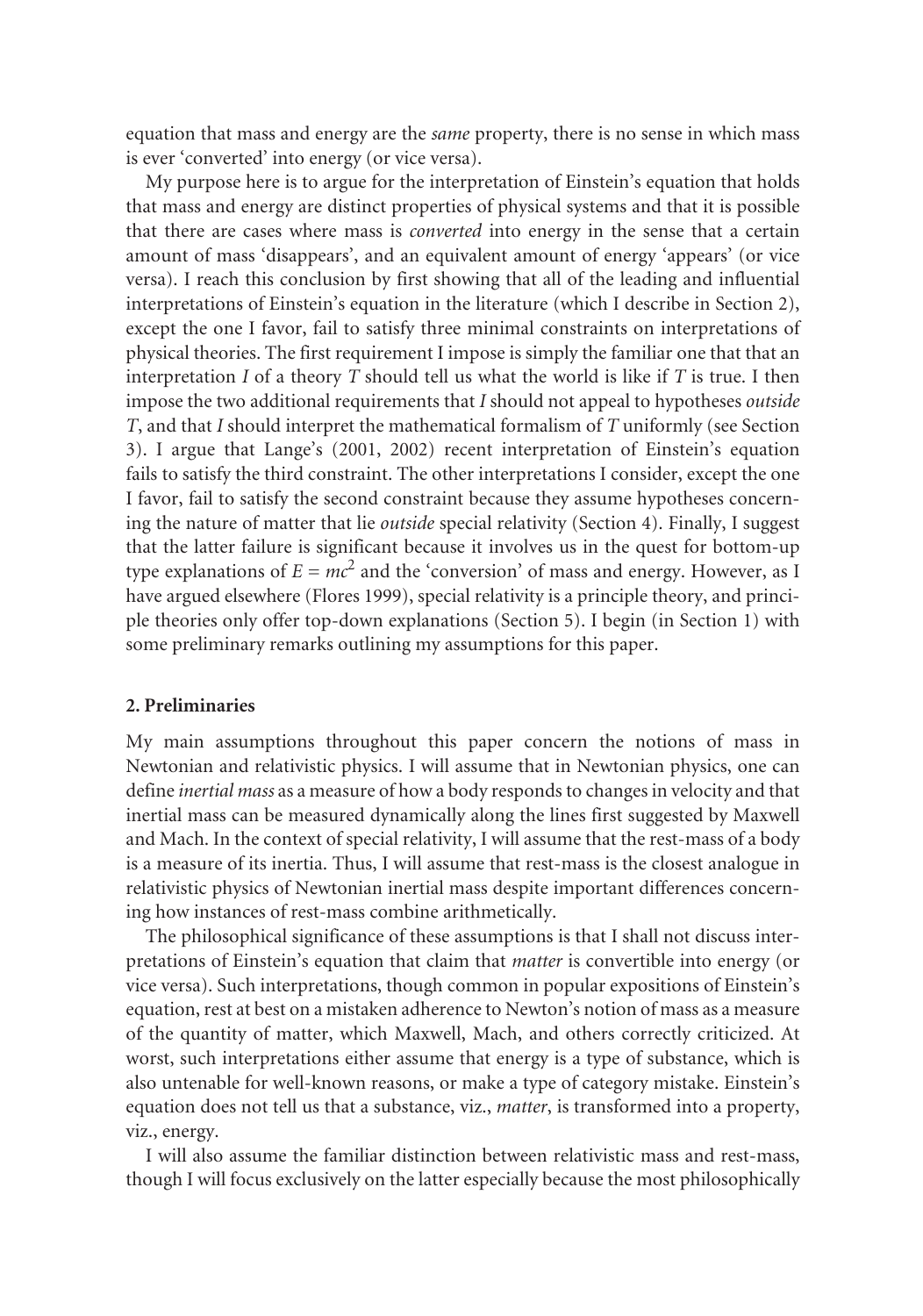interesting and challenging consequences of Einstein's equation concern the equality  $(in units in which  $c = 1$ ) of rest-energy and rest-mass. I will follow the common practice$ of dropping the adjective 'rest' from 'rest-mass' unless ambiguity threatens. From now on, then, I will use the equation  $E = mc^2$  to designate the numerical equivalence of restenergy and rest-mass, which I will simply call 'mass–energy equivalence'. Thus, I will not use Einstein's equation to designate, as it usually does, the numerical equivalence of the total relativistic energy and relativistic mass.

Finally, I will assume the familiar 'geometric' or 'co-variant' formulation of special relativity. On this view, the mass of a body is represented within the mathematical formalism as the magnitude of that body's four-momentum. The rest-energy, as it is called in presentations of relativity that emphasize coordinate transformations, is then simply a scalar multiple of a scalar invariant.

#### **3. Interpretations of Einstein's Equation**

There are six interpretations of Einstein's equation I wish to consider. All these interpretations treat mass and energy as properties of physical systems. Four of these interpretations, which I will call *property* interpretations, confine their claims to the question of whether mass and energy are the same property, and whether there is a concrete sense in which mass and energy are 'convertible'. The other two interpretations I consider, which I will call *ontological* interpretations, take the additional step of drawing a further conclusion concerning the fundamental stuff of modern physics from mass–energy equivalence. The two types of interpretations are closely related. As I shall presently show, the ontological interpretations I consider are based on a particular type of property interpretation, which claims that mass and energy are the *same* property. My goal in this section is to describe each interpretation of Einstein's equation and to specify its stance concerning the 'conversion' of mass and energy.

The first *property* interpretation I wish to consider, which is advocated by physicists and philosophers such as Eddington (1929) and Torretti (1996), is that Einstein's equation entails that mass and energy are actually the same property. According to this interpretation, which I will call the *same-property* interpretation, mass and energy were hitherto regarded as distinct properties because in Newtonian physics they are, and must be, measured in different units. However, because, according to special relativity, light travels at the same speed for all inertial observers, one can select units such that spatial intervals are specified in units of time, e.g. light-years. When such units are chosen, energy and mass have the same units and are numerically equal. Hence, mass and energy are not two distinct properties after all. According to Torretti (1996), the only reason that we ever regarded mass and energy as distinct properties in the first place is that we do not perceive spatiotemporal intervals directly. Instead, we perceive spatial intervals and temporal intervals separately, and we perceive them differently. This leads us to associate different units to space and time, and hence to mass and energy.

Proponents of the *same-property* interpretation say little about how one ought to understand the purported 'conversion' of mass and energy as a physical process. The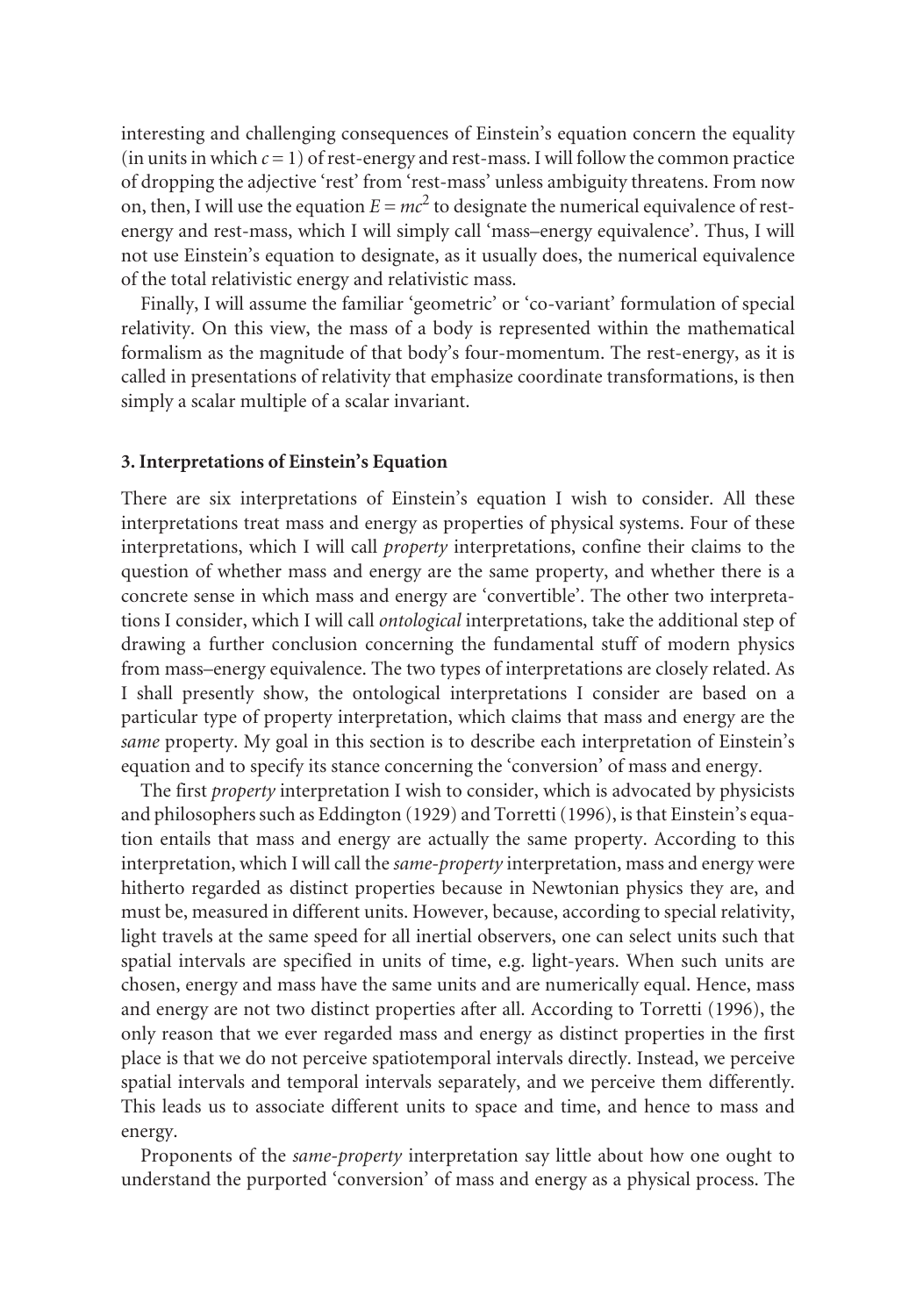reason is clear. If mass and energy really are the same property, then there is no sense in which one can be *converted* into the other through some kind of physical transformation. At best, the 'conversion' of mass and energy is a conversion between two kinds of units akin to the conversion from meters to yards. Consequently, I will refer to this interpretation as the *same-property*, *no-conversion* interpretation of Einstein's equation to indicate that, according to this interpretation, mass is not physically transformed into energy (or vice versa). Instead, according to Torretti (1996), cases where there *appears* to be a conversion, are really cases where there is a change in the distribution of the one property, call it 'mass–energy', among the parts of a physical system. Thus, for example, when a body *appears* to radiate energy, special relativity teaches that it is really radiating mass–energy.

The second *property* interpretation of mass–energy equivalence stands in contrast to the *same-property* interpretation, for it holds that mass and energy are *different* properties of physical systems. There are two slightly different versions of this interpretation depending on what one says about the 'conversion' of mass and energy. According to the first version, proposed by Bondi and Spurgin (1987), there is no such thing as a 'conversion' of mass and energy. Thus, I will call Bondi and Spurgin's interpretation the *different-properties*, *no-conversion* interpretation of Einstein's equation. According to the second version, which is adopted, for example, by Rindler (1977), genuine conversions of mass and energy are possible according to Einstein's equation, and such conversions have been observed. I will call this interpretation the *different-properties, conversion* interpretation of mass–energy equivalence. I will treat these two versions of the *different-properties* interpretation separately and discuss them in turn.

same property any more than the equation  $M = \rho V$  tells us that mass and volume are Bondi and Spurgin (1987) have argued against the *same-property* interpretation in their criticism of the view that mass and energy are 'inter-convertible'. According to Bondi and Spurgin, Einstein's equation does not tell us that mass and energy are the the same property. Bondi and Spurgin argue that mass and energy, like mass and volume, have different dimensions, and hence are different properties. For now, let me simply observe that Bondi and Spurgin's argument is about the *dimensions* of mass and energy, and not the *units* in which they are measured. I will return to this observation in Section 5.

Concerning the 'conversion' of mass and energy, Bondi and Spurgin argue that all cases of purported 'conversions' are really cases where energy of one kind is transformed into energy of another kind. Mass is never 'converted' into energy, or vice versa. For example, suppose we heat a billiard ball. As the ball absorbs heat energy, its mass will increase according to Einstein's equation. Thus, one might ordinarily say, this is an example of energy being converted into mass. Bondi and Spurgin argue that these examples are at best highly misleading. No additional mass is added to the billiard ball as it is heated. Instead, the physical process that is taking place is that heat energy from the source is being transformed into the kinetic energy of the microscopic constituents of the billiard ball. It is this increased energy of the microscopic constituents that *contributes* to the mass of the billiard ball. However, the heat energy never *becomes*  mass: it is simply transformed into kinetic energy.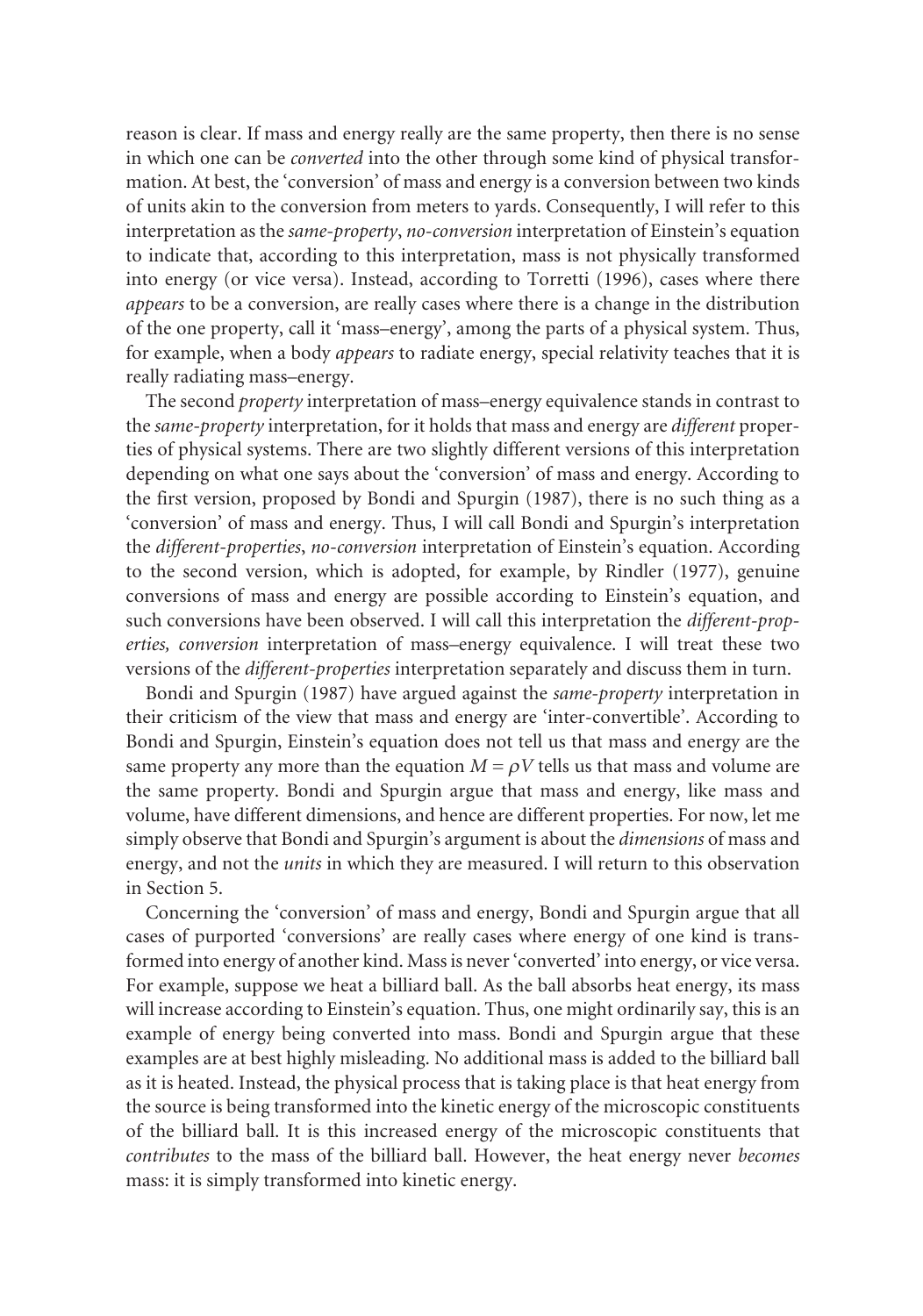Bondi and Spurgin argue that the best way to interpret Einstein's equation is to say that 'energy has mass', which is an unfortunate locution. 'Energy has mass' is superficially similar to 'water has mass'. The latter, but not the former, is an attribution of a property to a substance. Bondi and Spurgin clearly treat energy as a property, not as a substance. However, if one treats energy as a property, then 'energy has mass' suggests that mass can be the property of a property, i.e. a second-order property. This is unfortunate because mass is clearly a first-order property when we talk, for example, about the mass of a particle. Presumably, Bondi and Spurgin have no desire to introduce some fine metaphysical distinction between mass as a first-order property and mass as a second-order property. It is much more likely that in their quest for a simple and succinct formulation of Einstein's equation, they have gone a bit too far. It might have been better for them to say 'energy *contributes* to mass' or 'the mass of an object depends upon its energy-content', to borrow liberally from Einstein (1905).

Proponents of the *different-properties, conversion* interpretation, such as Rindler (1977), seem to hold that *some* purported cases of the 'conversion' of mass and energy are just as proponents of the *different-properties, no-conversion* interpretation describe. For example, energy is not converted into mass when one heats a macroscopic object. In such cases, there is merely a transformation of energy. However, according to the *different-properties*, *conversion* interpretation, *if* we reach a 'fundamental' level of matter at which the constituents of matter are philosophical atoms, then at this level there is a 'conversion' of mass and energy in the sense that a certain amount of one 'disappears' and an equivalent amount of the other 'appears'. Of course, whether there is such a fundamental level, and hence this sort of 'conversion', is not a *consequence* of  $E = mc^2$ . Einstein's equation merely imposes the restriction that *if* a certain amount of mass (say) disappears from a physical system, then an equivalent amount of energy must appear in the same physical system. Thus, proponents of the *different-properties*, *conversion* interpretation hold that, for example, pair annihilation reactions are genuine cases of mass being converted into energy.

The fourth property interpretation of Einstein's equation I wish to consider also stands against the *same-property* interpretation. The only proponent of this interpretation of whom I am aware is Lange (2001, 2002). Like Bondi and Spurgin, Lange develops his interpretation as part of an argument against the *same-property* interpretation and against the view that mass can be 'converted' into energy. According to Lange, mass is a real property of physical systems, since it is Lorentz-invariant. Energy, on the other hand, is not a real property since it is not Lorentz-invariant. Consequently, mass and energy cannot be the same property or measure the same thing since only one of them is real.

The claim that mass is a real property but energy is not places Lange's interpretation in the *no-conversion* camp. For there can be no physically interesting sense of 'conversion' that can accommodate a change from a 'real' property to a 'non-real' one. Lange is clearly aware of this. He asks, 'in what sense can mass be *converted* into energy when mass and energy are not on a par in terms of their reality?' (Lange 2002, 227). Furthermore, Lange argues that the purported 'conversion' of mass and energy is an illusion that arises from a change in our perspective when we shift from analyzing a physical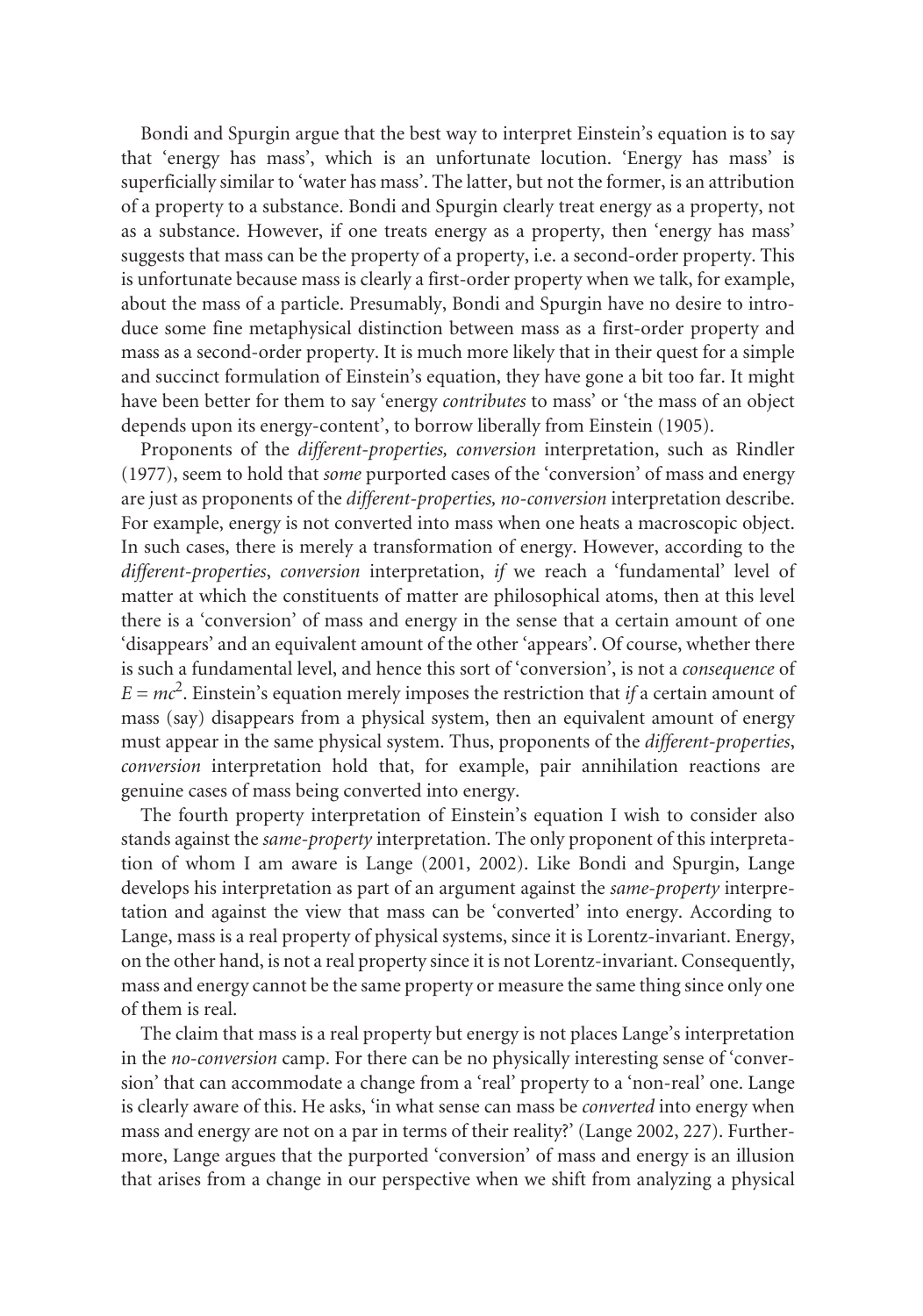system at a microscopic level to analyzing the same system at a macroscopic level. His argument for this conclusion is similar to Bondi and Spurgin's. If we heat a sample of gas, the heat energy from the source is transformed into kinetic energy of the particles that constitute the gas. However, the heat energy does not *become* mass. The difference with Lange is that he stops short of saying that energy contributes to mass. Instead, he concludes that *we* convert the energy of the constituents of the gas into mass when we shift our perspective and treat the gas as a single body. I shall refer to Lange's interpretation as a *one-property, no-conversion* interpretation of Einstein's equation.

I have so far described four versions of the property interpretation of Einstein's equation: the *same-property*, *no-conversion* interpretation, the *different-properties*, *noconversion* interpretation of Bondi and Spurgin, the *different-properties, conversion*  interpretation of Rindler, and finally Lange's recent *one-property*, *no-conversion* interpretation. My goal has been only to describe these interpretations, though I have done this in something of a dialectical way to capture some of the core differences among the interpretations. I now wish to describe two *ontological* interpretations of Einstein's equation.

One need not think of mass as a measure of the quantity of matter and of energy as a substance in order to draw ontological conclusions from mass–energy equivalence. Two noteworthy attempts to draw such conclusions are that of Einstein and Infeld (1938) and Zahar (1989). These two interpretations are closely related, for both hold that since there is no distinction between mass and energy as properties, and since it is by these properties that we distinguish in classical physics between matter and fields, we can no longer distinguish matter and fields. However, the two interpretations differ on the ontological conclusion they draw from these observations.

Zahar's position seems to be that our inability to distinguish between matter and fields suggests that the fundamental stuff of modern physics is a certain 'I-know-notwhat', which can manifest itself either as matter or as field. I say that this is what Zahar's position *seems* to be because Zahar's presentation is somewhat clouded by ambiguities in his use of the terms 'mass', 'matter', 'energy', and 'field'. For example, according to Zahar, Einstein showed 'that 'energy' and 'mass' *could* be treated as two names for the same basic entity' (p. 262). Here, Zahar seems to be treating the terms 'mass' and 'energy' as terms that designate *substances*. Zahar then goes on to say that Einstein's equation teaches us that what is real 'is no longer the familiar hard substance but a new entity which can be interchangeably called matter or energy' (p. 263). In this passage, Zahar now seems to be treating the term 'matter' as the term that designates a substance, and energy again is treated as a term that designates a substance. It is because of passages such as these that Lange has characterized Zahar's interpretation as claiming that mass–energy equivalence entails that one type of stuff, viz., matter, is converted into another type of stuff, viz., energy (Lange 2001, 221). However, a more charitable interpretation of Zahar suggests otherwise.

Let us suppose that Zahar is aware with the familiar arguments raised against him by Lange (2001) concerning mass and energy not being measures of amount of stuff in the context of special relativity. What then becomes of Zahar's interpretation? Zahar can clearly adopt the view that mass is a measure of inertia, i.e. of a body's resistance to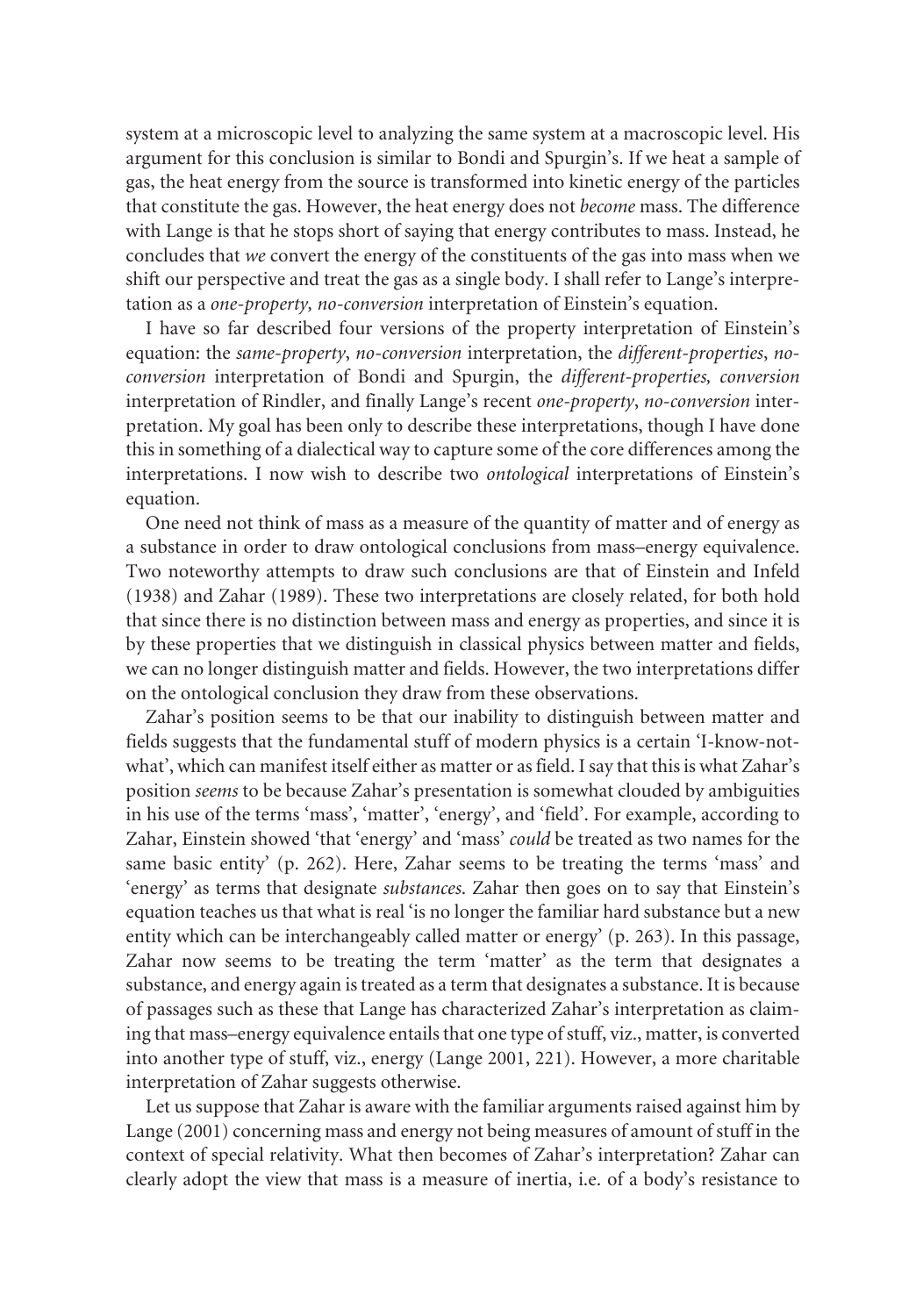changes in velocity, and hence a *property* of matter. Indeed, Zahar seems to do just this in his discussion of general relativity (pp. 270ff.). He can furthermore agree, as he seems to do when he talks about the kinetic energy of a particle, that energy is a *property*  of physical systems. On this reading, Zahar would be committed to the view that mass and energy are properties, and not measures of amount of stuff. Consequently, Lange's arguments against him would miss the mark. Furthermore, Zahar could continue to hold that matter and fields are distinguished in classical physics because they bear different properties, viz., matter has both mass and energy, whereas fields only have energy. Zahar could then argue that since the distinction between mass and energy is erased by Einstein's equation, and since these are the only properties that distinguish matter and fields, it follows that there is no longer a distinction between matter and fields. He could then go on to postulate that we now have only one entity, an 'I-knownot-what' that is neither matter nor field, but which can manifest itself as either. Finally, even if Lange is correct in his characterization of Zahar's position, the version of Zahar's position I have just sketched seems to be a plausible way, prima facie at least, to draw an ontological conclusion from mass–energy equivalence.

The second ontological interpretation of Einstein's equation, due to Einstein and Infeld (1938), is only minimally different from the interpretation I have reconstructed on behalf of Zahar. According to Einstein and Infeld, since we can no longer distinguish between mass and energy as properties, we can no longer distinguish between matter and field. At times, Einstein and Infeld seem to leap to the conclusion that therefore it follows that the fundamental stuff of physics is fields. However, in other places, they are a bit more cautious and state that it is at least possible that one can construct a physics with only fields in its ontology. Thus, both of the ontological interpretations of Einstein's equation I have discussed rest squarely on the *same-property* interpretation. Consequently, any challenges faced by the latter will affect the former.

#### **4. Criteria for Interpretations of Einstein's Equation**

The familiar goal of philosophical interpretations of physical theories is to answer the question 'What would the world be like if this theory were true?'. Typically, one assumes, often implicitly, that the answer to such a question satisfies the following additional criteria. First, an interpretation *I* of a given physical theory *T* does not appeal to hypotheses outside *T* or theories other than *T*. For example, interpretations of elementary quantum mechanics do not assume hypotheses from any other theory. Of course, this does not preclude subsequent explorations concerning how *I* is affected by other theories. Second, *I* is either *philosophically uniform* or provides compelling grounds for any non-uniformity. To say that *I* is *philosophically uniform* is just to say that either *I* treats elements in the mathematical formalism of *T* that are similar in type (very roughly speaking) on a par, or *I* explains why *some* of these elements ought to be treated differently. This notion is difficult to make precise. However, we have some clear cases to guide our intuitions. For example, if an interpretation of a spacetime theory holds that coordinate systems are artifacts used for our purposes and are *not*  genuine parts of 'reality', then we expect the interpretation to treat *all* coordinate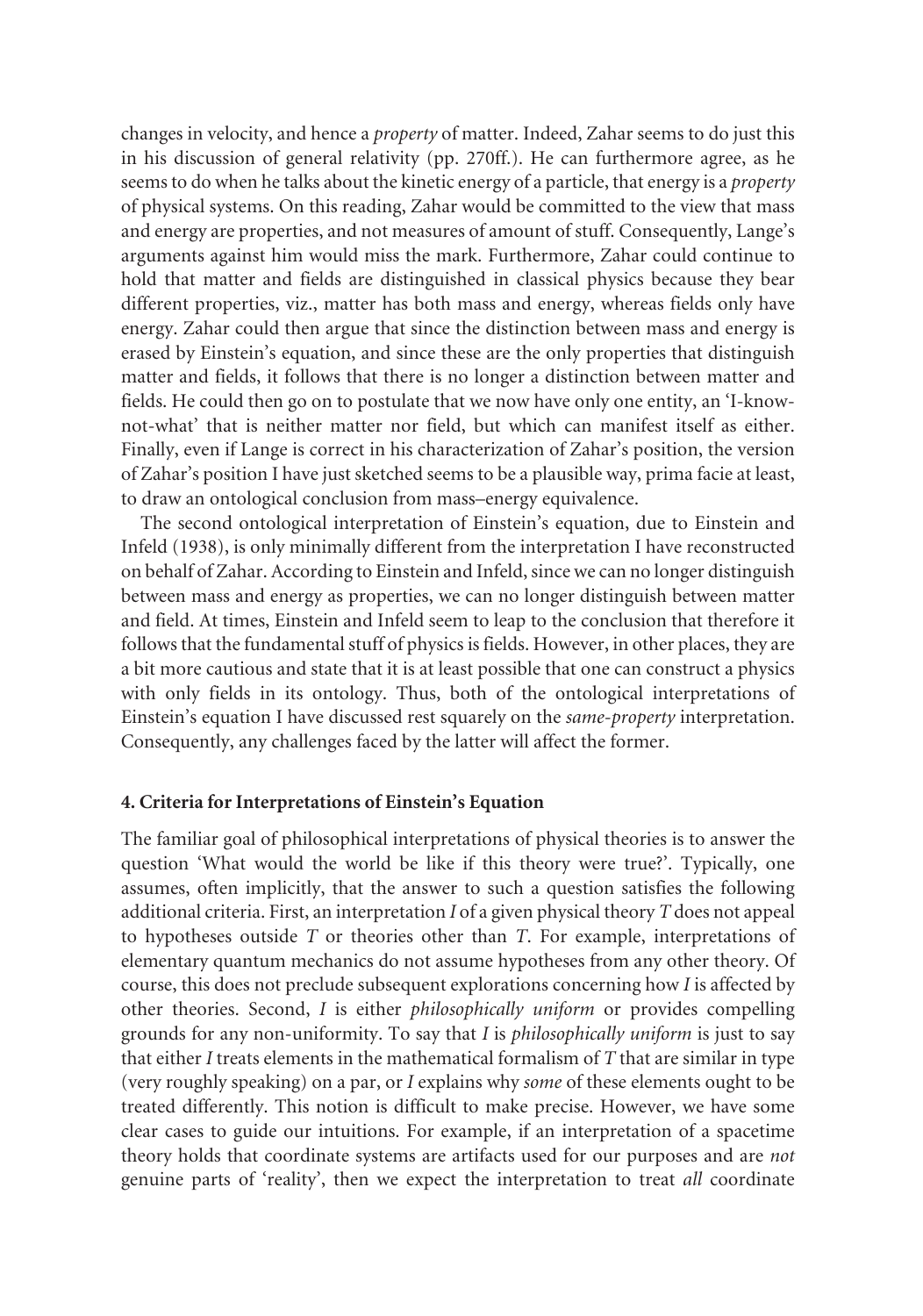systems in this way unless compelling reasons are given for treating some coordinate systems differently. Similarly, if an interpretation of special relativity holds that Lorentz-invariant quantities represent objective features of physical systems, then we expect this to apply to all Lorentz-invariant quantities, unless compelling reasons are given for treating some Lorentz-invariant quantities differently.

One can adapt these general requirements on interpretations to our specific purpose. A *viable* interpretation of Einstein's equation *I* should satisfy the following criteria:

- (I1) *I* answers the question 'What would the world be like if special relativity, and specifically Einstein's equation, were true?'
- (I2) *I* does not appeal to the truth of any hypotheses from theories *other than* special relativity.
- (I3) The interpretation of special relativity upon which *I* is based is *philosophically uniform* or compelling reasons are cited for adopting any non-uniformity in the interpretation of special relativity.

I take it that (I1)–(I3) are largely uncontroversial. Nevertheless, I wish to note the following. First, (I2) is a methodological constraint that simply confines our task to interpreting one physical theory at a time. The hope is that we achieve greater clarity by proceeding along these lines and only subsequently examining the relationships among different theories. However, (I2) might be construed as unnecessarily restrictive. One might argue that our philosophical goal ought to be to understand what the world is like if modern physics as a whole is true. This would not be a serious objection. One can always attempt to attain a broader understanding of the philosophical consequences of modern physics by proceeding first along the lines suggested by (I2). Furthermore, since (I2) is merely a methodological requirement, interpretations of Einstein's equations that fail to satisfy (I2) need not be rejected outright. Such interpretations may be considered so long as the additional hypotheses being assumed are clearly articulated, the additional hypotheses are consistent with special relativity, and there is compelling evidence for truth of such hypotheses. Second, interpretations that fail to satisfy (I3) face a far more serious challenge than those that merely fail (I2). An interpretation that fails (I3) is undermined because it is based on an interpretation of special relativity that contains an unjustified degree of arbitrariness. Third, (I1)–(I3) are only intended as requirements for a *viable* interpretation; they are not intended to select a preferred interpretation of Einstein's equation. Thus, in the next section (Section 4), I proceed by first determining which of the interpretations we have canvassed satisfy  $(11)$ – $(13)$ .

### **5. Viability of Interpretations of Einstein's Equation**

Of the four property interpretations of mass–energy equivalence, the one that faces the most serious challenges, since it fails to satisfy (I3), is Lange's *one-property, no-conversion* interpretation. As we have seen, Lange argues that the rest-mass of a body is a real, objective property, whereas the energy of a body is not. To establish this claim, Lange makes a fairly simple argument. Lange first invokes, in several places, invariance under the relevant group for a given spacetime theory as a *necessary* condition for a quantity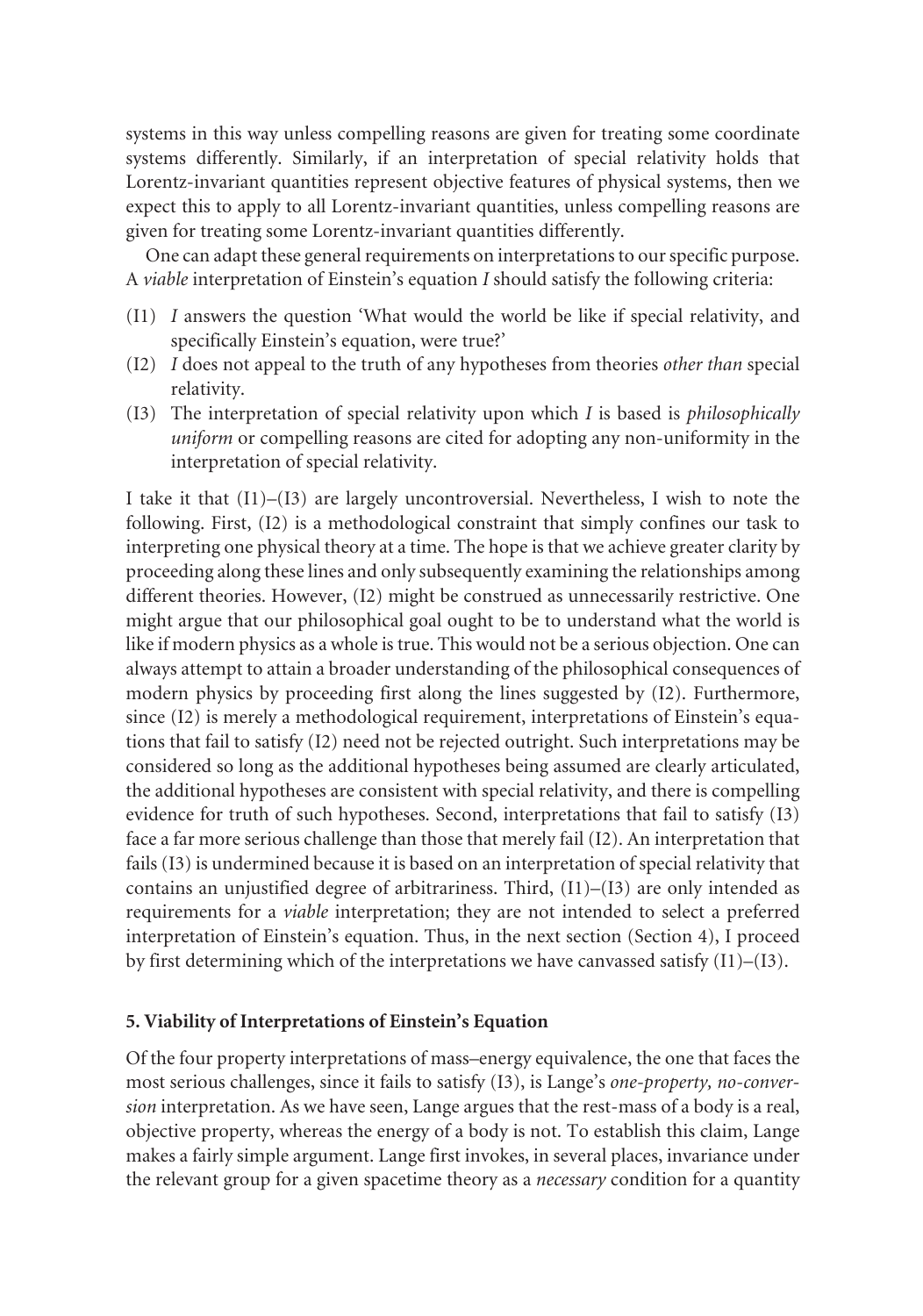to represent a 'real' feature of nature. For example, Lange says, 'a real quantity must be invariant' (Lange 2002, 206). In the case of special relativity, Lange uses a simple *modus tollens* to exclude any non-Lorentz-invariant quantity from the set of quantities that designate 'real' properties. Significantly, Lange argues energy is not real because energy, by which he typically means kinetic energy *simpliciter*, is not Lorentz-invariant. For Lange, non-Lorentz-invariant quantities fail to be 'real' because they fail to represent 'the objective facts, on which all inertial frames agree' (Lange 2002, 209). Non-Lorentz-invariant quantities are tainted with the particular 'perspective' of a given inertial frame.

However, Lange uses Lorentz-invariance not only as a necessary condition, but also as a *sufficient* condition for a quantity to be real. For example, in his discussion of length, Lange states:

Though a body's length differs in different frames, and so is not Lorentz-invariant, a body's length *in a given frame* is the same in all frames. (This quantity carries its reference to a particular frame along with it, so to speak.) Therefore, this quantity is objectively real. (Lange 2002, 218)

The inference to the conclusion that a body's length in a given reference frame is real is valid only if Lange assumes that Lorentz-invariance is a *sufficient* condition for the 'objective reality' of a quantity. Lange makes this assumption in several places, for example, when he argues for the reality of the Minkowski interval (Lange 2002, 219), the time order of time-like separated events (Lange 2002, 219–20), a system's total mass (Lange 2002, 223), and mass more generally (i.e. the mass of either a body or a system of bodies) (Lange 2002, 225). All of these features of physical systems or events in spacetime are real *because* they are Lorentz-invariant. For example, Lange says, 'mass is a real property (since it is Lorentz-invariant)' (Lange 2002, 227). Energy is not a real property *because* it is not Lorentz-invariant. Thus, Lange reaches the core of his *oneproperty* interpretation by using Lorentz-invariance as both a *necessary* and *sufficient*  condition for a property to be real.

Although there is no *prima facie* problem with relating Lorentz-invariance to the 'reality' of quantities, the challenge for Lange is that he does not apply Lorentz-invariance as a *sufficient* condition uniformly, and he offers no grounds for the non-uniformity he introduces. If, as Lange claims, he is focusing on the equivalence of rest-mass and restenergy (Lange 2002, 224–25), then he is focusing on the equivalence of two scalar invariants. If invariance is a sufficient condition for a quantity to be real, then rest-energy must be a real quantity in precisely the same sense that rest-mass is a real quantity. Furthermore, Lange does not explain why he treats rest-mass differently from restenergy. Thus, Lange's interpretation seems to fail to satisfy (I3).

If my observations are correct, Lange seems to have the following two options for repairing his non-uniform interpretation of Lorentz-invariant quantities. First, Lange might reply that invariance is just one of a collection of conditions that jointly suffice to show that a quantity is real. However, it is not very clear what those other conditions *could* be. According to Lange, rest-mass is real, because it is invariant. Yet, for Lange, other scalar invariants, specifically proper length and rest-energy, are *not* real. Furthermore, his reasons for rejecting proper length as real are different from his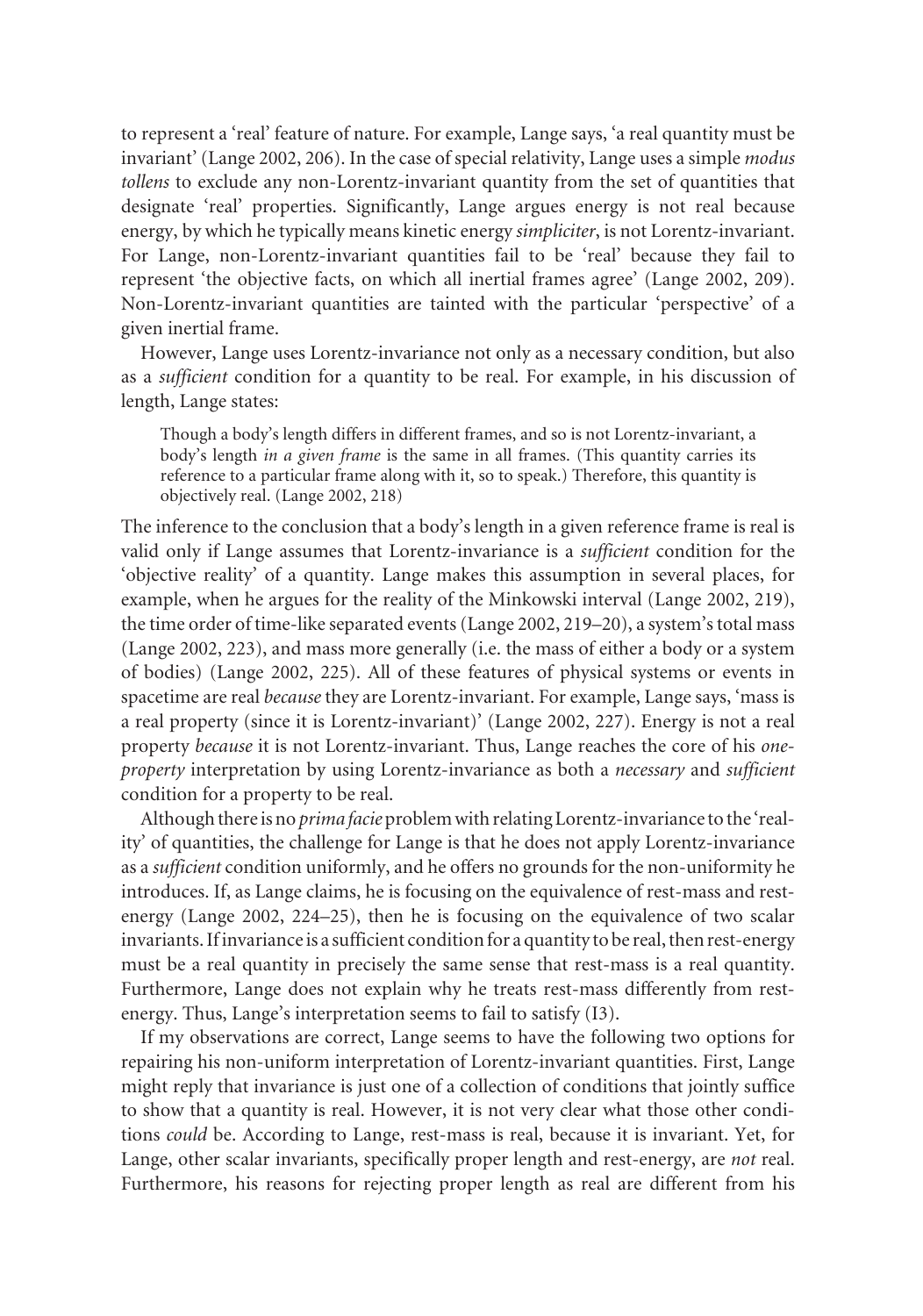reasons for rejecting energy as real. Proper length is not real, according to Lange, because although it is invariant, it is merely one of indefinitely many lengths all of which are Lorentz-invariant. We have, Lange claims, no grounds for selecting proper length as *the* real length of an object (p. 218). Lange does not explain why this argument does not apply, *mutatis mutandis*, to mass. When it comes to energy, Lange seems to slip from discussing total energy and kinetic energy *simpliciter*, which are not invariant, to discussing rest-energy. Thus, it is difficult to see, prima facie at least, what additional condition or set of conditions Lange could provide to single out restmass as one of the invariants that counts as real, along with the Minkowski interval and the time order of time-like separated events. After all, Lange would want the same condition or set of conditions to rule out as real other invariants such as proper length and rest-energy.

The second option Lange seems to have is to adhere to the view that invariance is a *necessary* but not *sufficient* condition for a quantity to be real.<sup>1</sup> However, this is at odds with the familiar observation he adopts that *if* a quantity is invariant, *then* all observers agree on its value, and hence it represents an objective and real feature of the world. Furthermore, if Lange did not use invariance as a *sufficient* condition, then he would have to provide us with a different condition, or set of conditions, for supposing that rest-mass designates a real quantity. Again, it is not clear what that condition, or set of conditions, could be, especially since the conclusion Lange is aiming for is that restmass is real, whereas rest-energy and proper length are not. Because neither of the options I have considered seems promising, it seems Lange's interpretation of Einstein's equation is not viable as it fails to satisfy (I3). Furthermore, if we try to impose a uniform interpretation of invariance on Lange's interpretation, then we are led to the conclusion that either rest-mass and rest-energy are both real, or neither one is. In the former case, the question concerning whether mass and energy are the same property and whether they are 'interconvertible' is entirely open.

Even if my observations about Lange's interpretation are correct, they only seem to affect his claim that mass is a real property, but energy is not. Lange's arguments against the view that there is a sense in which mass can be converted into energy (or vice versa) seem independent of his *one-property* view. For example, Lange argues that when a gas sample is heated, its mass increases according to Einstein's equation. We are thus tempted to say that energy has been 'converted' into mass. However, if we analyze the gas at a microscopic level, we see that the only physical process occurring is that the heat energy of the source is being transformed into the kinetic energy of the molecules of the gas. From a microscopic perspective, there is no 'conversion' of mass into energy. Thus, Lange concludes that *we* 'convert' energy into mass when we shift from analyzing a system from the microscopic to the macroscopic level.

That energy is not a real property simply does not seem to enter the argument. It seems Lange's argument could easily be made by someone who believes energy, specifically rest-energy, is a real property. Such an argument would have to include a definition of the rest-mass of the gas sample as a function of the dynamical variables of the constituent molecules. However, this is easily done. Nevertheless, regardless of whether we regard rest-energy as real, Lange's conclusion seems a bit hasty.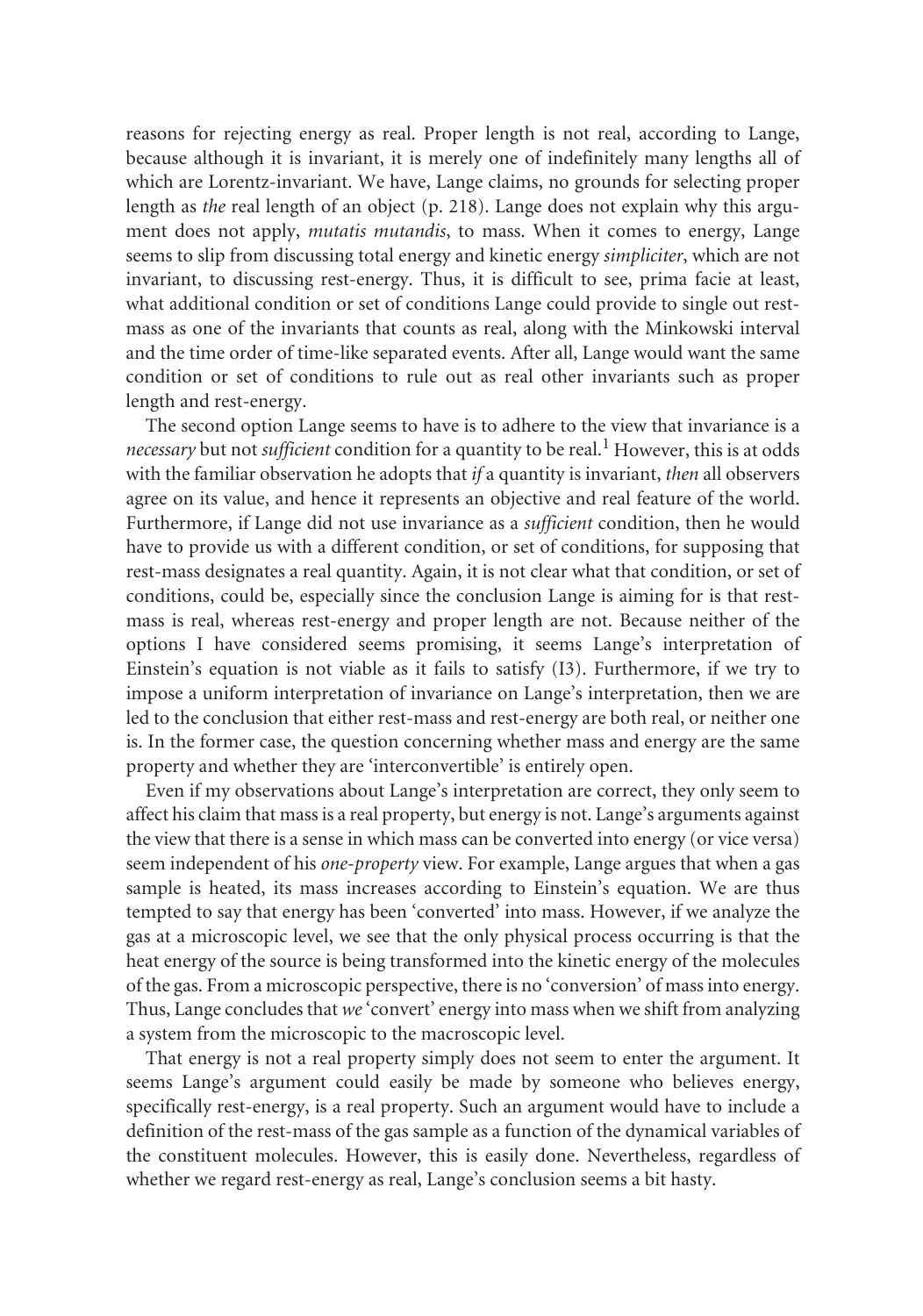Lange agrees that when the gas sample is heated, its inertial mass increases. Where does this additional inertial mass come from? It is as if Lange tried to 'open up the black box' and look inside the gas sample to find the additional mass. When we do this, we do not find that the gas sample contains more *matter*. We only find that the constituents of the gas sample have an increased amount of energy. Thus, we conclude that the increased energy at the microscopic level somehow manifests itself as inertial mass one level up. However, it does not follow from this that *we* somehow 'converted' energy into mass by shifting perspectives. Even if no human observer examined the sample of gas or even theorized about it, in any interaction where it responds as a single body (e.g. if the container enclosing the gas sample is struck by another object), the gas sample responds with a greater inertial mass after it is heated. Furthermore, if, contra Lange, rest-energy is a real property, then Lange's example is just the kind of example Bondi and Spurgin use to support their *no-conversion* interpretation: there is no genuine 'conversion' of energy into mass. All we have is a transformation of one kind of energy, the heat energy of the source, into another kind of energy, the kinetic energy of the molecules. This additional energy of the constituents of the gas sample *contributes* to the rest-energy of the gas and hence, through Einstein's equation, to its rest-mass. Precisely why or how the energy of the constituents of a body contributes to that body's rest-mass is a question to which I shall return in the next section.

derives from the two postulates of special relativity is that  $E = (m − q) + K$  (in units in which  $c = 1$ ).<sup>2</sup> *K* is an additive factor that is routinely set to zero and merely fixes the Whereas the main challenge to Lange's *one-property, no-conversion* interpretation comes from (I3), the main challenge to the *same-property, no-conversion* interpretation comes from (I2). As a number of authors have observed, e.g. Rindler (1977) and Stachel and Torretti (1982), nothing in special relativity rules out the possibility that there exists matter that cannot radiate all of its mass in the form of energy. It is consistent with Einstein's equation that there exists a certain kind of matter, call it 'exotic matter', all of whose mass is inert, in the sense that it can *never* be radiated away as energy. To see this, one merely needs to observe that the relation that one actually zero point of energy. The term *q* is also routinely set to zero. However, setting *q* to zero involves a hypothesis concerning the nature of matter. Specifically, it amounts to adopting the hypothesis that exotic matter does *not* exist. Yet, the view that mass and energy are the *same* property seems to require that we set *q* to zero, for if there were matter that had mass that was not 'convertible' into energy, then it would seem that mass and energy could not be the *same* property after all. Thus, the *same-property, noconversion* interpretation of Einstein's equation violates (I2), because it *requires* that we adopt a hypothesis concerning the nature of matter that lies *outside* special relativity.

As I observed earlier, the violation of (I2) is not nearly as serious as the violation of (I3), which the *same-property* interpretation does not violate. In this particular case, all we need for the *same-property*, *no-conversion* interpretation to be viable is compelling justification for setting *q* to zero, as such a hypothesis is clearly consistent with special relativity. The available evidence is of two sorts. On the one hand, we have not yet found any matter for which the value of *q* is non-zero; we have found no exotic matter. On the other hand, we have found convincing cases of matter for which *q* is equal to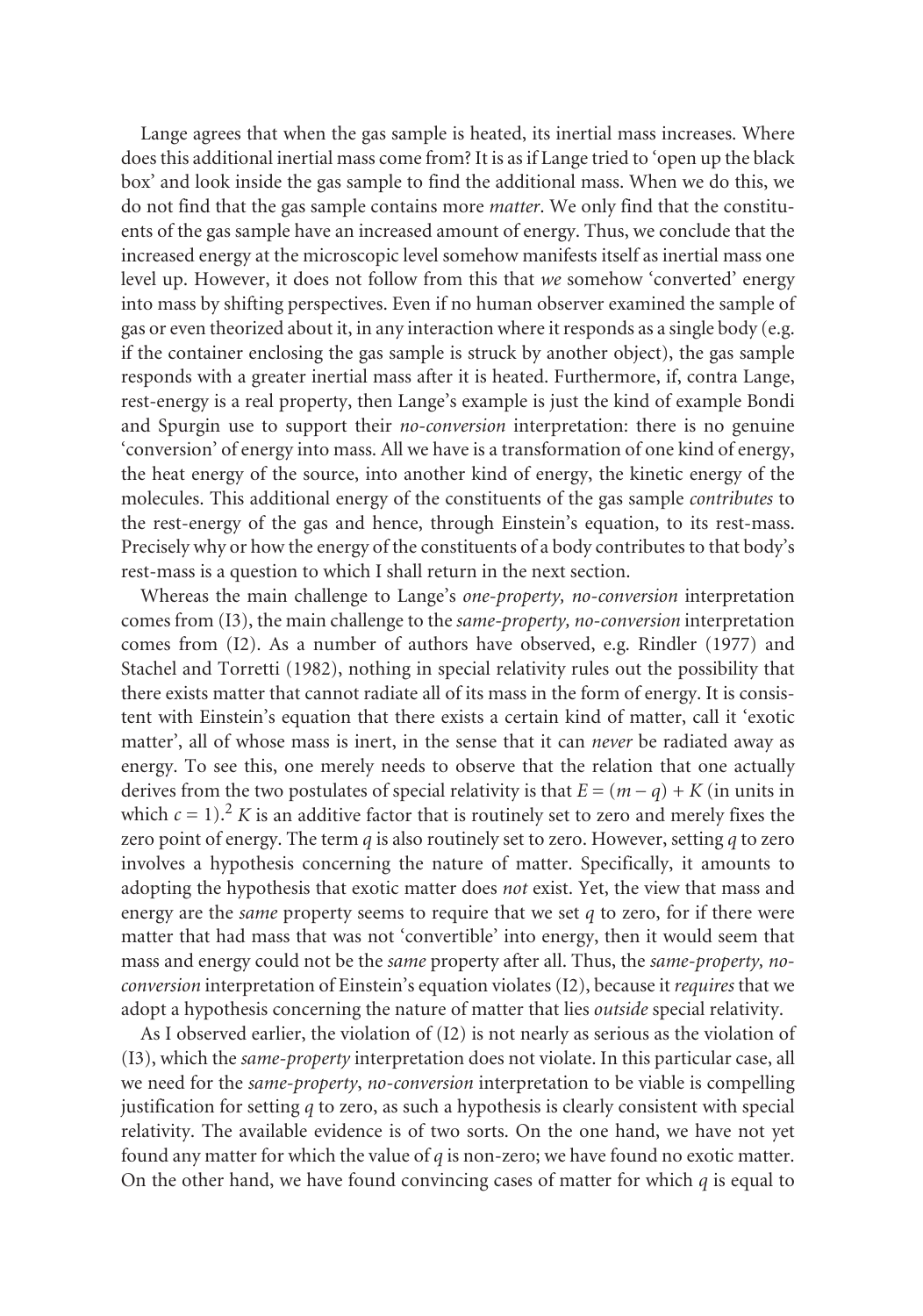zero, for example, in annihilation collisions where the entire mass of the two incoming particles becomes energy. The evidence is compelling though, of course, not conclusive. Consequently, if we adhere to our criteria for interpretations of Einstein's equations (I1)–(I3) closely, we must conclude that the *same-property* interpretation is not a viable interpretation of mass–energy equivalence. If, on the other hand, we are willing to allow one additional hypothesis, which is fairly well confirmed, then the *same-property*, *no-conversion* interpretation is viable. Finally, since both of the ontological interpretations I have considered rest on the *same-property* interpretation, the viability of the former is tied to the viability of the latter.

Surprisingly, perhaps, both of the *different-properties* interpretations are also closely related to hypotheses concerning the nature of matter, though in significantly different ways. The *different-properties, no-conversion* interpretation requires that we make a commitment to a hypothesis concerning the analyzability of matter. According to the *different-properties*, *no-conversion* interpretation, purported cases of conversion of mass and energy are cases where there is merely a transfer of energy. For example, consider an interaction among atomic and subatomic particles of the sort ordinarily used in textbooks to illustrate the 'conversion' of mass and energy. According to the *different-properties, no-conversion* interpretation, none of the mass of the reactants is strictly speaking 'converted' into the kinetic energy of the products (say). Instead, some of the energy of the constituents of the reactants is transformed into the kinetic energy of the products. Thus, this interpretation assumes that particles engaged in such collisions are always *composite* particles. If, as Bondi and Spurgin suggest, one were to adopt the *different-properties*, *no-conversion* interpretation as *the* interpretation of Einstein's equation, then it seems one would have to adopt the hypothesis that matter is *always*  analyzable into constituent parts. Thus, the *different-properties, no-conversion* interpretation also violates (I2), as a hypothesis concerning the analyzability of matter is clearly outside the scope of special relativity.

As in the case of the *same-property* interpretation, one might want to weaken (I2) to allow one hypothesis external to special relativity. Only this time, it is not so clear that we have compelling evidence that warrants our additional hypothesis, for what we seem to need is evidence for the infinite analyzability of matter. Furthermore, the existence of particles, such as the electron, which seem to be unanalysable and which participate in annihilation reactions, speaks against the infinite analyzability of matter. Thus, the *different-properties*, *no-conversion* interpretation of mass–energy equivalence fails to be a viable interpretation.

The *different-properties*, *conversion* interpretation of Einstein's equation is the only one that satisfies  $(11)$ – $(13)$  without requiring that one modify the criteria.  $(11)$  is satisfied trivially. (I2) is satisfied because the *different-properties*, *conversion* interpretation stays within the confines of what one can derive *within* special relativity without invoking additional hypotheses. This interpretation does not state that mass–energy 'conversions' must occur. It only states that *if* the entire mass of, say, two particles 'disappears' when they collide, then an equivalent amount of energy must 'appear' somewhere in the system. Notice that this requires neither that we set  $q = 0$  nor that we adopt any additional hypotheses concerning the nature of matter. Finally, the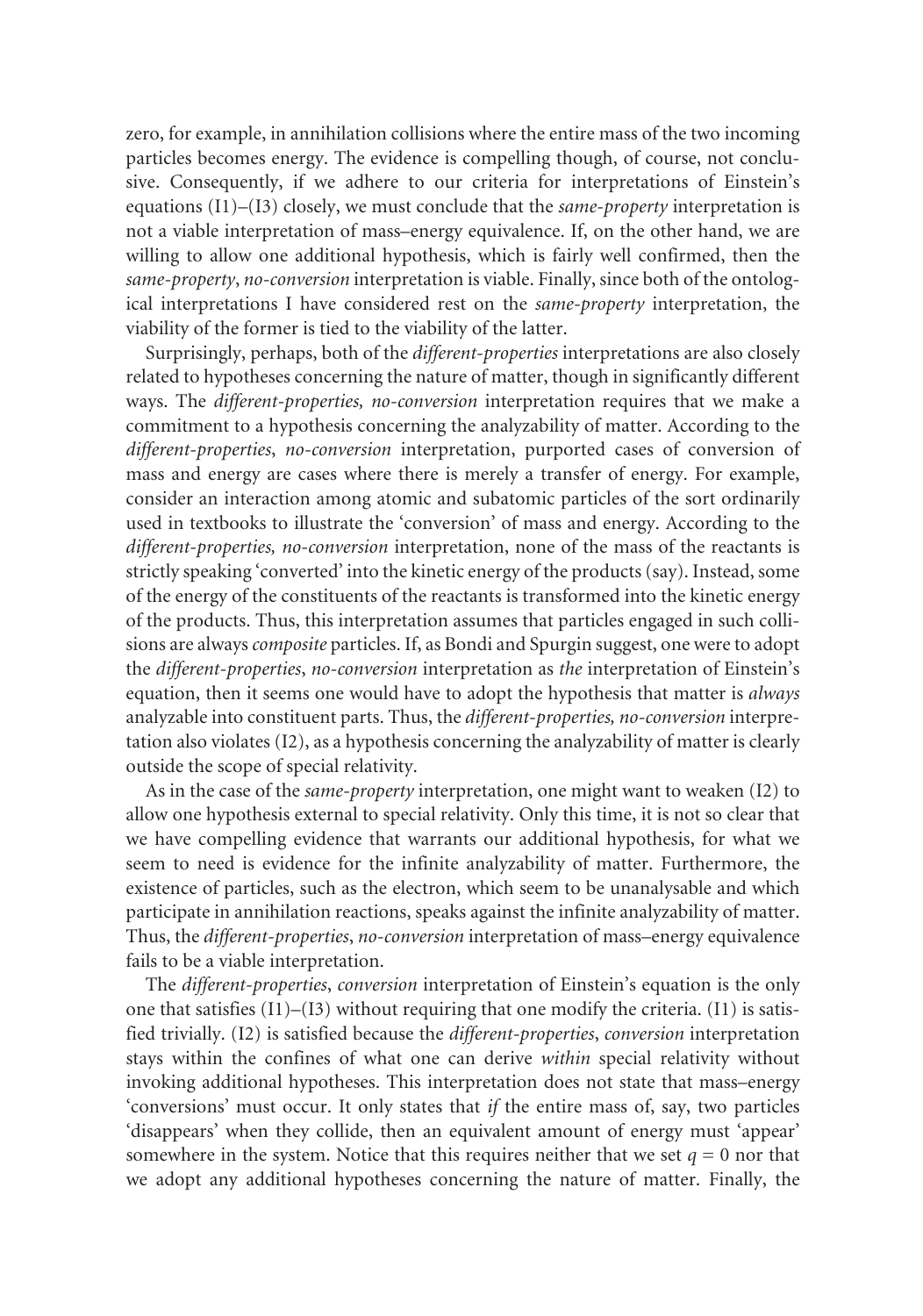*different-properties*, *conversion* interpretation satisfies (I3) because it adopts a uniform interpretation of the mathematical formalism of special relativity. Specifically, in contrast to Lange's interpretation, the *different-properties*, *conversion* interpretation treats all scalar invariants as representatives of real features of physical systems. Thus, the *different-properties*, *conversion* interpretation is a viable interpretation of Einstein's equation.

# **6. Preferred Interpretation of Einstein's Equation, Types of Explanations, and Types of Physical Theories**

Our choice concerning which interpretation of Einstein's equation to prefer is rather constrained given the results of the last section. If we adhere strictly to (I1)–(I3), then it seems we must prefer the *different-properties*, *conversion* interpretation, since it is the only viable interpretation of Einstein's equation we have discussed. We have not, of course, ruled out the possibility that one could frame a different viable interpretation of  $E = mc^2$ , though there do not seem to be too many options left. Opting for the *different-properties*, *conversion* interpretation has its merits, as I will soon discuss. However, I first want to consider weakening (I2) to make the *same-property* interpretation viable. I will argue that the *same-property*, *no-conversion* interpretation is not the interpretation of  $E = mc^2$  we ought to prefer.

setting  $q = 0$  in  $E = m - q$ , i.e. we have compelling evidence that there is no exotic Let us grant that we have relaxed (I2) and that we have compelling evidence for matter. On this hypothesis, mass and energy are always numerically equal and can be expressed in the same units. According to the *same-property* interpretation, it follows that they are the same property. However, as Bondi and Spurgin implicitly suggest, the conclusion seems a bit hasty. For Bondi and Spurgin, mass and energy are different properties because they have different *dimensions*. Their claim is not about the *units*  one uses for mass and energy. Thus, Bondi and Spurgin are suggesting that two properties that can be measured in the same units need not have the same dimensions. Reflecting on how one selects units in which  $c = 1$  bears out Bondi and Spurgin's suggestion.

Instead of using coordinates  $(x, t)$  we use coordinates  $(x^*, t)$  where  $x^* = x / c^3$ . The and have the same dimensions, it does not follow that *x* and *t* have the same dimen-Selecting units in which  $c = 1$  amounts to performing a substitution of variables. variable *x*\* has units of time, and it has dimensions of time. When we specify a certain value of  $x^*$ , we have specified an amount of time. Nevertheless, since  $x^*$  indicates a *distance*, and one cannot specify a length using a time without specifying a velocity, we preface the time units of *x*\* with the expression 'light', as in 'light-years'. We are not merely appeasing our jarred intuitions. Instead, by using 'light-years' (say), we want to indicate that to recover a *distance*, i.e. a quantity with dimensions of *length*, we have to multiply  $x^*$  times *c*. Consequently, although  $x^*$  and  $t$  are expressed in the same units, sions. To say that 'we can measure distance in units of time' is simply to say that there are contingent facts that make it possible to perform the substitution of variables defined by  $x^* = x / c$ .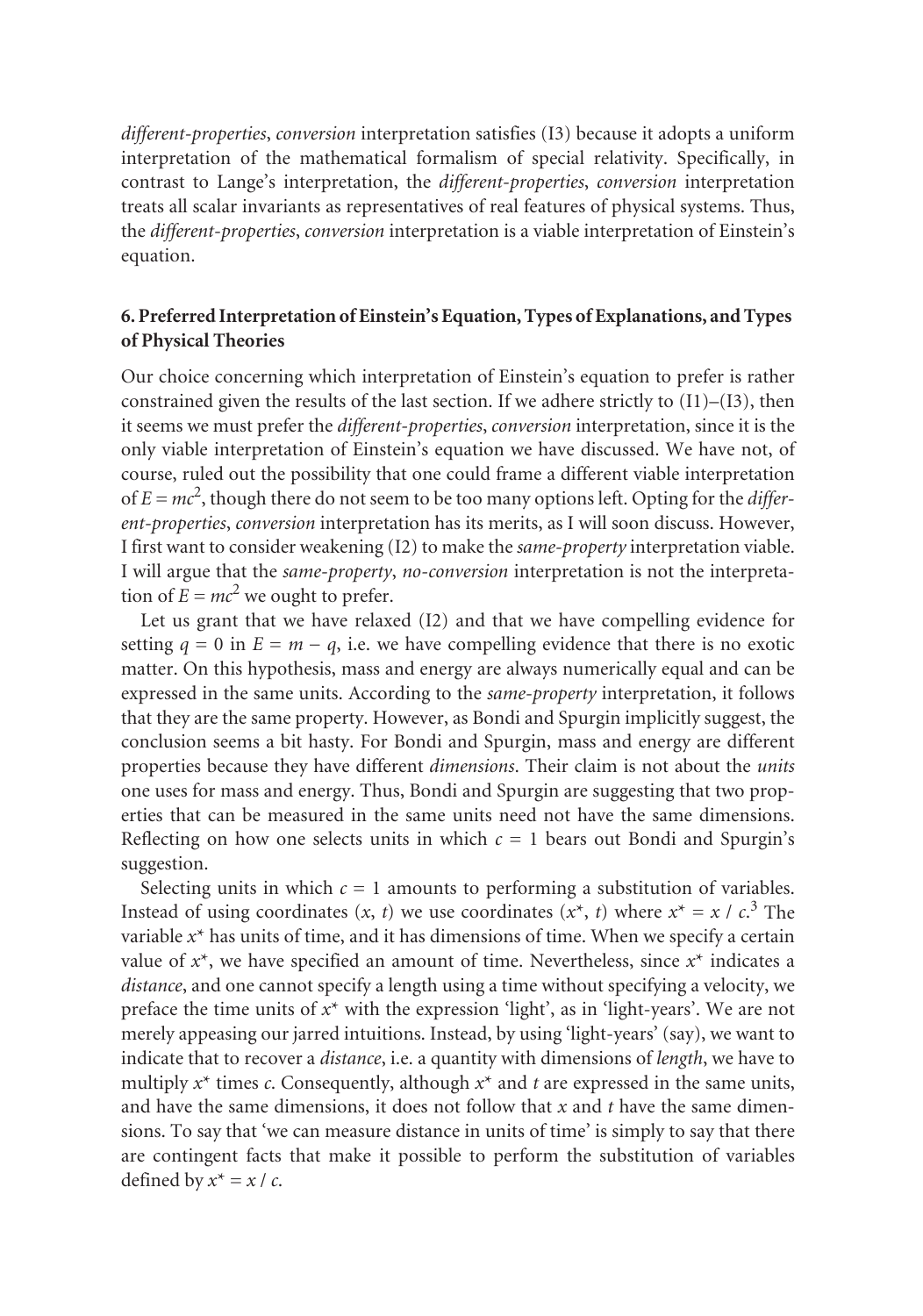When we use coordinates (*x*, *t*) and standard units, e.g. meters for *x* and seconds for *t*, we use three fundamental dimensions in dynamics, viz., length (*L*), time (*T*), and mass (*M*). Energy has derived dimensions of  $M(L^2 / T^2)$ . However, if we use units in which  $c = 1$ , we use only two fundamental dimensions, M and T. In this case, what is called 'energy', which I will designate with  $E^*$ , has dimensions of mass. However, just as in the case of space and time, it does not follow that *E* and *m* have the same dimension. A mass is simply not an energy until we multiply it times a velocity squared. To emphasize this, one might have chosen to express energies *E*\* in units prefaced by the awkward expression 'light-squared', such as 'light-squared-kilograms', to retain the parallel with space and time. Again, this would be not merely to appease our jarred intuitions but to underscore that energy does not have the same dimensions as mass and that to recover an energy from a mass, we have to multiply times  $c^2$ . In effect, in selecting units in which  $c = 1$ , we have also made the substitution of variables defined by  $E^* = E / c^2$ .

Yet another way to make Bondi and Spurgin's point is to say that energy would have the same dimensions as mass if, and only if, lengths and durations had the same dimensions, i.e. if *L* and *T* were the same dimension, or at least dimensions of the same type. However, there are well-known reasons for not regarding time as a spatial dimension. Nothing in special relativity forces us to erase the distinction between space and time in this sense, despite our ability to express lengths in temporal units by making the substitution of variables I have described above. Furthermore, none of this is affected by whether one adopts the four-dimensional co-variant formulation of special relativity or the coordinate-transformation approach. To make the point in yet a different way, the substitution of variables that underwrites our choice of units in which  $c = 1$ does not, strictly speaking, entail that *c* is a dimensionless quantity in the same sense that  $\pi$  is a dimensionless quantity. Thus, even if we relax (I2), I think there are good reasons for not adopting the *same-property* interpretation of mass–energy equivalence. Finally, this has the consequence that we should hesitate before we adopt either *ontological* interpretation of Einstein's equation.

Our only choice, then, seems to be to prefer the *different-properties*, *conversion* interpretation. I now want to argue that this is not a bad choice. Clearly, the *differentproperties*, *conversion* interpretation does not answer the questions that some have asked of Einstein's equation. For example, Lange seems concerned with answering the question 'Why does energy at one level in the analysis of matter manifest itself as mass one level up?' He then searches for an answer by attempting to frame a bottom-up explanation, i.e. an explanation of the macroscopic properties of physical systems in terms of the properties of their constituents. The *different-properties*, *conversion*  interpretation simply remains silent about Lange's question. However, this is a merit of the *different-properties*, *conversion* interpretation, for it indicates that this interpretation recognizes that Lange's question is ill posed. Special relativity cannot provide bottom-up explanations for any of its consequences.

As Einstein (1919, 228) pointed out, special relativity is what he called a *principle*  theory. It is a theory that begins with two principles that entail a set of constraints, such as  $E = mc^2$ , that all physical systems must satisfy. Significantly, special relativity is not a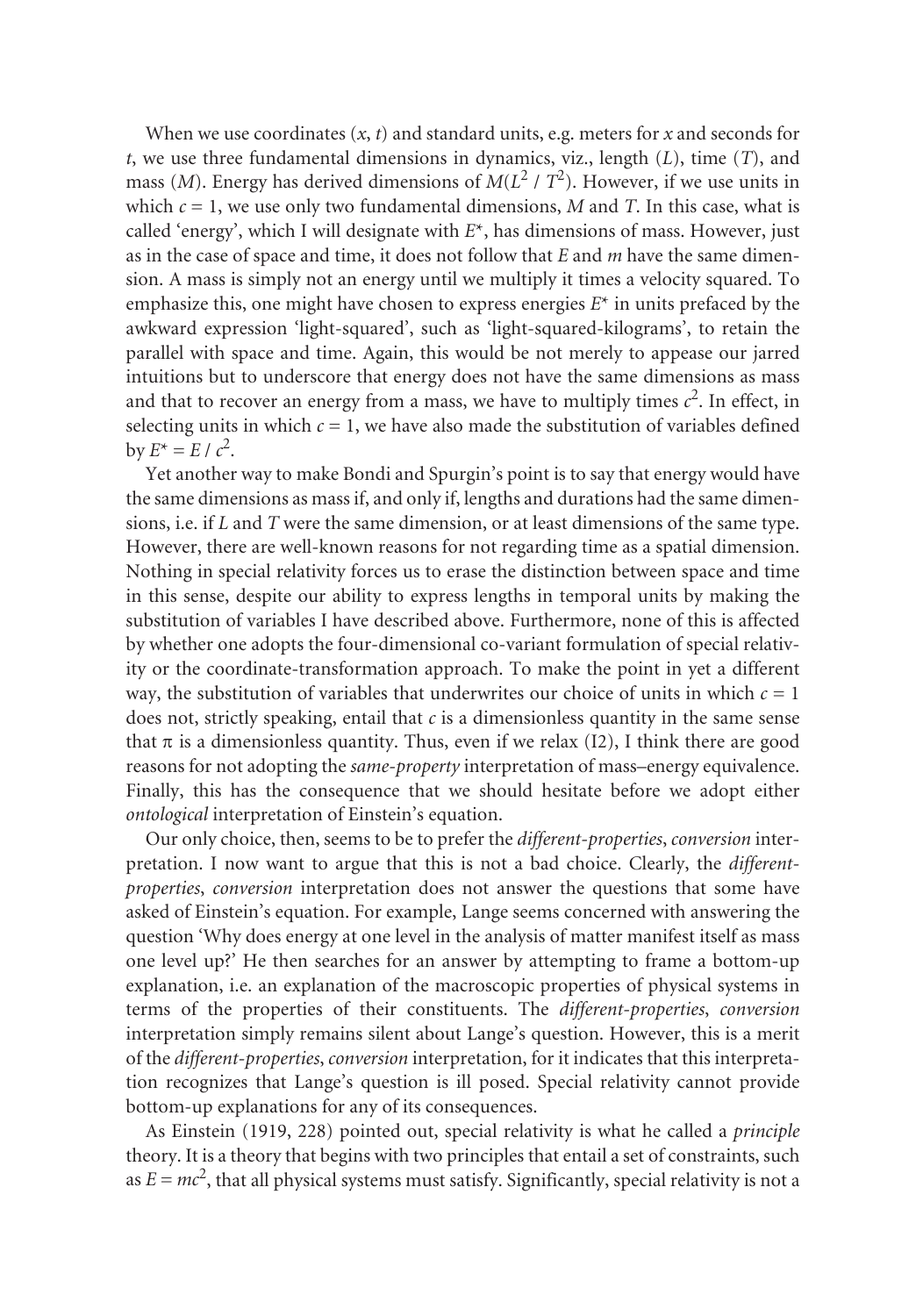*constructive* theory, i.e. a theory that describes the behavior of matter by appealing to its constituents. One of the merits of the *different-properties*, *conversion* interpretation is that it does not blur this distinction. So, for example, in contrast to Lange, a proponent of the *different-properties*, *conversion* interpretation would not think to try to 'open up the black box' to discover how mass is converted into energy. As I have argued elsewhere (Flores 1999), principle theories only offer top-down explanations. Consequently, while special relativity might tell us *that* mass and energy can be converted in certain circumstances in the sense that a certain amount of mass (say) 'disappears' and an equivalent amount of energy 'appears', it does not tell us *why*, if the answer we are looking for is an explanation of the behavior of a composite system in terms of its parts. Similarly, while relativity tells us *that* the energy of the constituents of a system of particles *contributes* to the mass of the system, it does not tell us *why*, again if by asking 'why?' we mean to find an explanation of an object in terms of its constituents. Principle theories do not afford bottom-up explanations (Flores 1999).

Finally, a constructive theory cannot explain why energy at one level manifests itself as mass one level up precisely because if such a theory is relativistic, it must already *assume* mass–energy equivalence. As long as Einstein's equation is assumed as a principle, or derived from a set of principles, no constructive theory constrained by such principles can offer a bottom-up explanation for mass–energy equivalence. So, for example, not even string theory, if successful, will explain why  $E = mc^2$ , if we are hoping for a bottom-up explanation. Instead, string theory seems to take Einstein's equation as axiomatic and then to use it to explain how different vibrational modes of strings can account for the observed masses of subatomic particles. And if we ask why the vibrational energy of a string manifests itself as mass one level up, the only answer we find is that it is because of Einstein's equation. Beyond that, string theory is, and must remain, entirely silent.

#### **7. Conclusion**

Most interpretations of Einstein's equation in the literature fail the methodological requirement that interpretations of physical theories ought to restrict their claims to the theory being interpreted. For example, both the *same-property*, *no-conversion* and the *different-properties*, *no-conversion* interpretations make assumptions concerning the nature of matter. The only extant interpretation that does not make such assumptions, and which does not face other challenges in the way that Lange's *one-property*, *no-conversion* does, is the *different-properties*, *conversion* interpretation. According to the latter, mass and energy are distinct properties, many purported cases of 'conversion' are merely transfers of energy, but there may be cases of 'conversion' where an amount of mass (say) 'disappears' and a corresponding amount of energy 'appears'. Thus, strictly speaking, if our methodological requirement is well motivated, then we ought to prefer the *different-properties*, *conversion* interpretation of Einstein's equation. Finally, even if we chose to relax our methodological requirement, which makes the *same-property*, *no-conversion* interpretation viable, I have argued that we ought to prefer the *different-properties*, *conversion* interpretation. The *same-property*, *no-conversion*